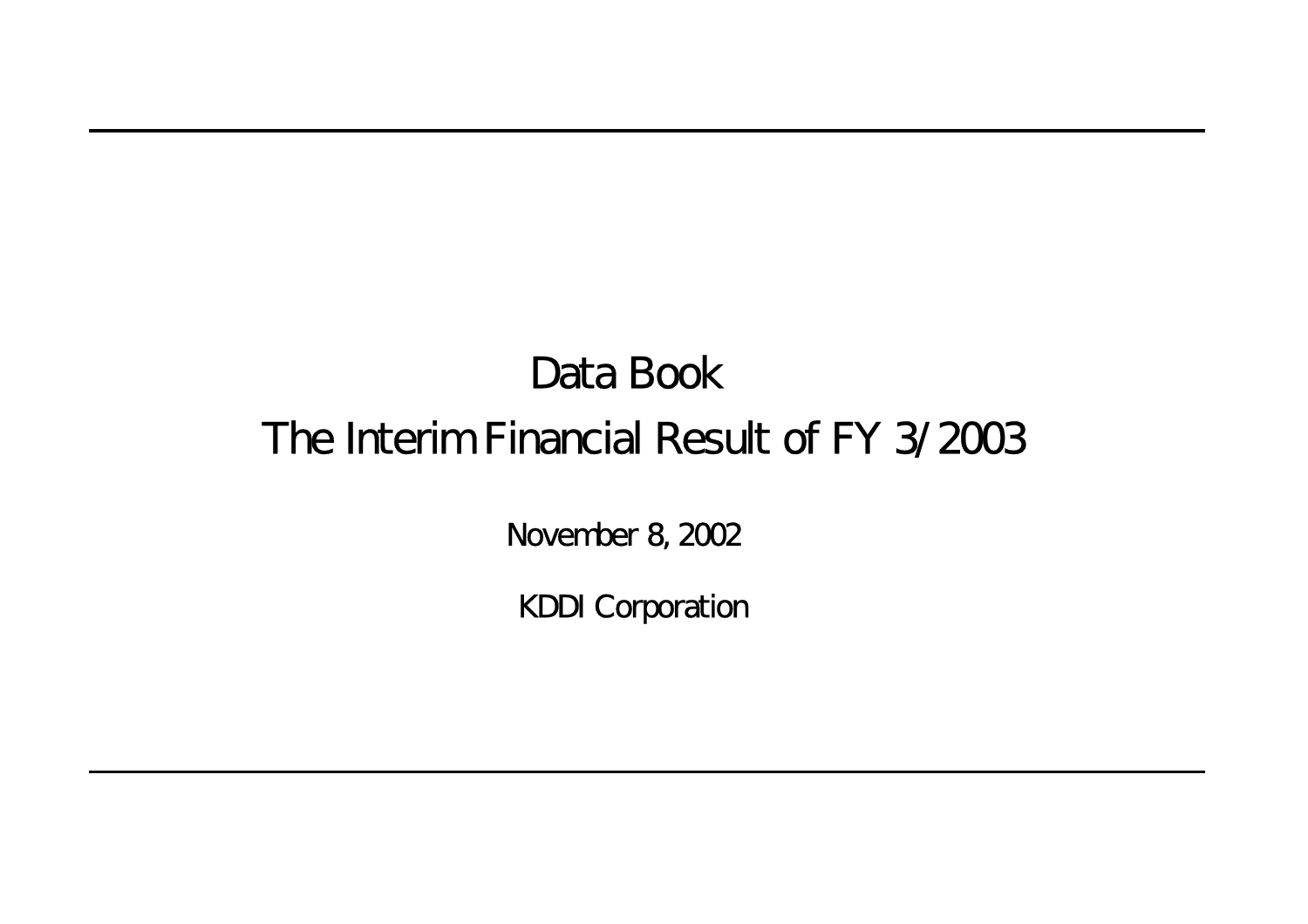### The Interim Financial Result of FY 3/2003

|              |                                 |            |                          |            |            |             |           |            |            | Million Yen |
|--------------|---------------------------------|------------|--------------------------|------------|------------|-------------|-----------|------------|------------|-------------|
|              |                                 |            | FY 3/01                  |            |            | FY 3/02     |           | FY 3/03    |            |             |
|              |                                 | First half | Second half              | Full year  | First half | Second half | Full year | First half | YoY change |             |
| Consolidated | <b>Operating revenues</b>       | 1,406,589  | 1,409,791                | 2,816,381  | 1,464,332  | 1,369,466   | 2,833,799 | 1,393,212  | $-71,120$  | $-4.9%$     |
|              | Telecom                         | 1,110,120  | 1,082,516                | 2,192,636  | 1,149,691  | 1,097,453   | 2,247,145 | 1,093,611  | $-56,080$  | $-4.9%$     |
|              | Voice transmission              | 967,678    | 904,058                  | 1,871,736  | 921,948    | 845,781     | 1,767,730 | 809,227    | $-112,721$ | $-12.2%$    |
|              | Data transmission               | 69,967     | 103,401                  | 173,368    | 149,402    | 160,698     | 310,101   | 202,880    | 53,478     | 35.8%       |
|              | <b>Dedicated lines</b>          | 25,422     | 41,051                   | 66,473     | 44,953     | 43,026      | 87,979    | 46,793     | 1,840      | 4.1%        |
|              | Other                           | 47,053     | 34,005                   | 81,058     | 33,387     | 47,946      | 81,333    | 34,709     | 1,322      | 4.0%        |
|              | Other business                  | 296,469    | 327,275                  | 623,744    | 314,641    | 272,012     | 586,654   | 299,601    | $-15,040$  | $-4.8%$     |
|              | <b>Operating income</b>         | 57,808     | 40,986                   | 98,794     | 41,408     | 60,888      | 102,297   | 59,763     | 18,355     | 44.3%       |
|              | Ordinary income                 | 39,985     | 19,584                   | 59,570     | 23,570     | 55,185      | 78,756    | 42,439     | 18,869     | 80.1%       |
|              | Extraordinary income or loss    | 8,286      | $-1,787$                 | 6,498      | $-6,303$   | $-51,568$   | $-57,871$ | $-2,490$   |            |             |
|              | Net income                      | 16,841     | 4,827                    | 21,668     | 6,694      | 6,284       | 12,979    | 20,446     | 13,752     | 205.4%      |
|              | Total assets $\ast$             | 2,187,904  |                          | 3,639,363  | 3,459,291  |             | 3,203,441 | 2,924,883  | $-534,408$ | $-15.4%$    |
|              | Stockholders' equity*           | 347,343    |                          | 845,090    | 850,169    |             | 857,080   | 856,503    | 6,334      | 0.7%        |
|              | Stockholders' equity ratio*     | 15.9%      |                          | 23.2%      | 24.6%      |             | 26.8%     | 29.3%      |            |             |
|              | Stockholders' equity per share* | ¥144,854   |                          | ¥199,273   | ¥200,471   |             | ¥202,106  | ¥203,130   | ¥2,659     | 1.3%        |
|              | Free cash flow                  | $-57,698$  | $-112,304$               | $-170,002$ | $-22,789$  | 313,389     | 290,600   | 80,851     |            |             |
|              | Depreciation                    | 193,909    | 211,108                  | 407,615    | 211,778    | 212,203     | 423,981   | 192,689    | $-19,089$  | $-9.0%$     |
|              | <b>Capex</b>                    | 289,834    | 270,340                  | 560,174    | 192,139    | 182,383     | 374,522   | 126,281    | $-65,858$  | $-34.3%$    |
|              | <b>EBITDA</b>                   | 248,962    | 264,891                  | 513,853    | 256,825    | 287,980     | 544,805   | 257,466    | 641        | 0.2%        |
|              | <b>EBITDA</b> margin            | 17.7%      | 18.8%                    | 18.2%      | 17.5%      | 21.0%       | 19.2%     | 18.5%      | 1.0%       |             |
|              | Interest bearing debt           | 2,240,856  | $\overline{\phantom{0}}$ | 2,097,627  | 2,049,461  |             | 1,746,784 | ,675,290   | $-374,171$ | $-18.3%$    |
|              | Net debt                        |            | -                        | 1,962,957  | 1,982,066  |             | 1,678,188 | 1,610,509  | $-371,557$ | $-18.7%$    |

:: We adopted "end-to-end charging" for calls between mobile phone services from April 1, 2001. Due to this change, mobile phone sales have increased (for the FY02/3, consolidated : 101.9 billion yen; au : 84.8 billion yen; TU-KA: 17.1 billion yen), and operating costs have risen by the same amount.

:: FY 3/01 figures are combined figures for the three companies (excluding \*)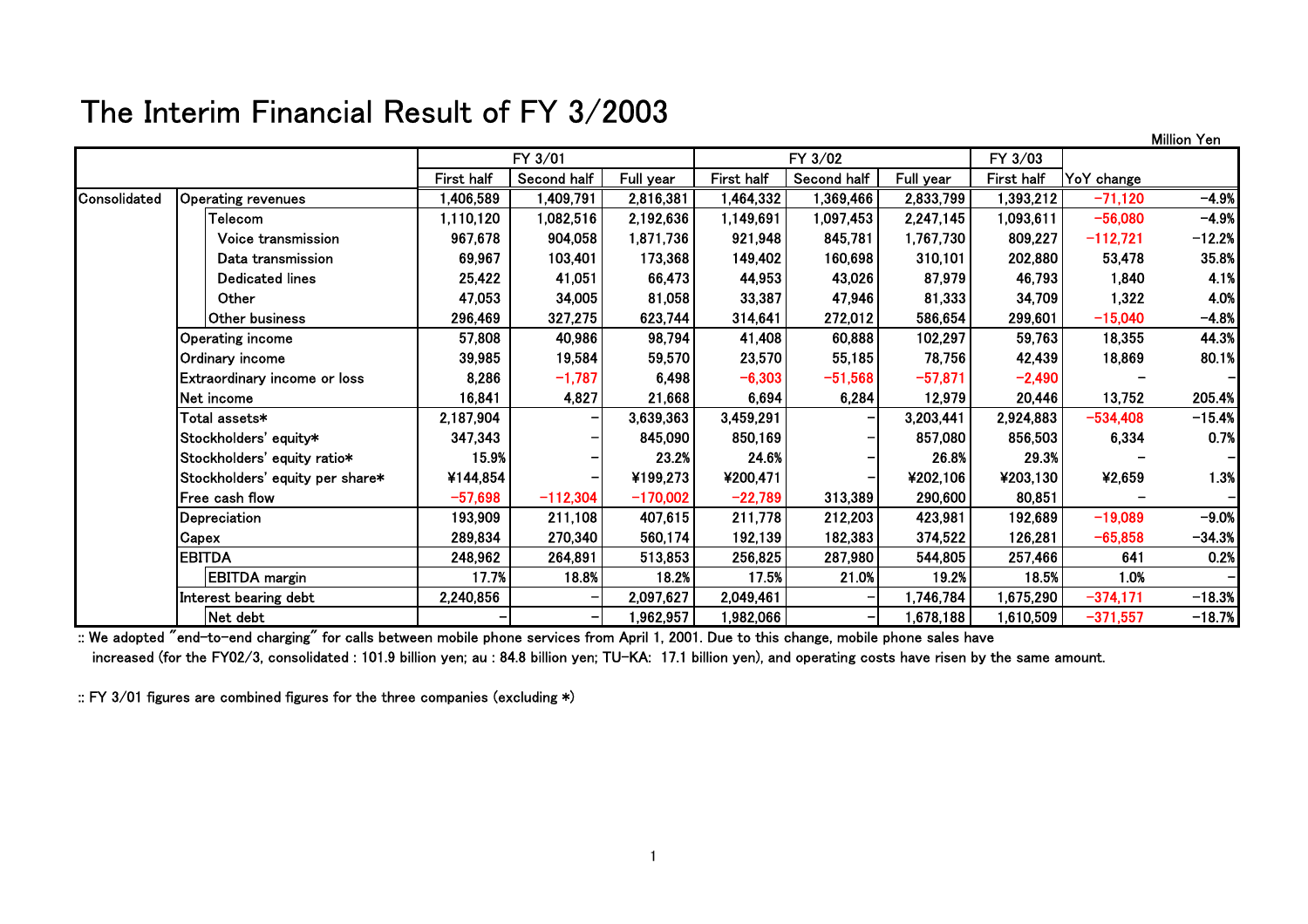Million Yen

|          |                                     |            | FY 3/01     |            |            | FY 3/02     |            | FY 3/03    |            |          |
|----------|-------------------------------------|------------|-------------|------------|------------|-------------|------------|------------|------------|----------|
|          |                                     | First half | Second half | Full year  | First half | Second half | Full year  | First half | YoY change |          |
| lau      | Operating revenues                  | 652,798    | 720,628     | 1,373,428  | 789,851    | 734,702     | 1,524,553  | 806,533    | 16,682     | 2.1%     |
|          | Telecom                             | 508,824    | 515,655     | 1,024,480  | 599,430    | 556,226     | 1,155,656  | 584,995    | $-14,435$  | $-2.4%$  |
|          | Other business                      | 143,973    | 204,973     | 348,948    | 190,421    | 178,476     | 368,897    | 221,537    | 31,116     | 16.3%    |
|          | <b>Operating income</b>             | 32,515     | 845         | 33,361     | 32,486     | 24,910      | 57,396     | 12,866     | $-19,620$  | $-60.4%$ |
|          | Ordinary income                     | 25,123     | $-4,878$    | 20,246     | 25,907     | 27,045      | 52,952     | 6,108      | $-19,799$  | $-76.4%$ |
|          | Extraordinary income or loss        | $-383$     | $-552$      | $-935$     |            | $-155,071$  | $-155,071$ | $-4,131$   | $-4,131$   |          |
|          | Net income                          | 12,361     | $-5,387$    | 6,976      | 14,351     | $-73,064$   | $-58,713$  | 1,175      | $-13,176$  | $-91.8%$ |
|          | Free cash flow                      | $-12,600$  | $-111,800$  | $-124,400$ | $-42,454$  | 58,097      | 15,643     | 40,063     |            |          |
|          | Depreciation                        | 78,529     | 95,178      | 173,707    | 100,274    | 99,106      | 199,380    | 89,289     | $-10,985$  | $-11.0%$ |
|          | Capex                               | 149,634    | 168,474     | 318,108    | 111,222    | 115,128     | 226,350    | 82,728     | $-28,494$  | $-25.6%$ |
|          | <b>EBITDA</b>                       | 113,901    | 102,718     | 216,620    | 134,912    | 134,215     | 269,127    | 104,204    | $-30,708$  | $-22.8%$ |
|          | <b>EBITDA</b> margin                | 17.4%      | 14.3%       | 15.8%      | 17.1%      | 18.3%       | 17.7%      | 12.9%      | $-4.9%$    |          |
| NW&      | Operating revenues                  | 370,204    | 341,252     | 711,456    | 331,092    | 320,837     | 651,929    | 308,452    | $-22,640$  | $-6.8%$  |
| Solution | Telecom                             | 354,823    | 316,697     | 671,520    | 309,856    | 297,808     | 607,664    | 288,647    | $-21,209$  | $-6.8%$  |
|          | Other business                      | 15,381     | 24,555      | 39,936     | 21,236     | 23,029      | 44,265     | 19,804     | $-1,432$   | $-6.7%$  |
|          | <b>Operating income</b>             | 28,826     | 38,658      | 67,484     | 10,326     | 20,199      | 30,525     | 38,789     | 28,463     | 275.6%   |
|          | Ordinary income                     | 25,779     | 41,246      | 67,025     | 5,560      | 19,312      | 24,872     | 37,802     | 32,242     | 579.9%   |
|          | <b>Extraordinary income or loss</b> | 8,588      | $-9,505$    | $-917$     | 0          | $-17,526$   | $-17,526$  | $-1,852$   | $-1,852$   |          |
|          | Net income                          | 16,725     | 21,671      | 38,396     | $-684$     | 4,821       | 4,137      | 21,007     |            |          |
|          | Free cash flow                      | $-11,400$  | $-9,500$    | $-20,900$  | 17,200     | 38,285      | 55,485     | 31,200     | 14,000     | 81.4%    |
|          | Depreciation                        | 60,902     | 62,980      | 123,882    | 62,780     | 60,070      | 122,850    | 49,749     | $-13,031$  | $-20.8%$ |
|          | Capex                               | 64,449     | 52,250      | 116,700    | 54,226     | 32,174      | 86,400     | 19,308     | $-34,918$  | $-64.4%$ |
|          | <b>EBITDA</b>                       | 97,886     | 105,083     | 202,969    | 73,984     | 83,483      | 157,467    | 89,828     | 15,844     | 21.4%    |
|          | <b>EBITDA</b> margin                | 26.4%      | 30.8%       | 28.5%      | 22.3%      | 26.0%       | 24.2%      | 29.1%      | 8.6%       |          |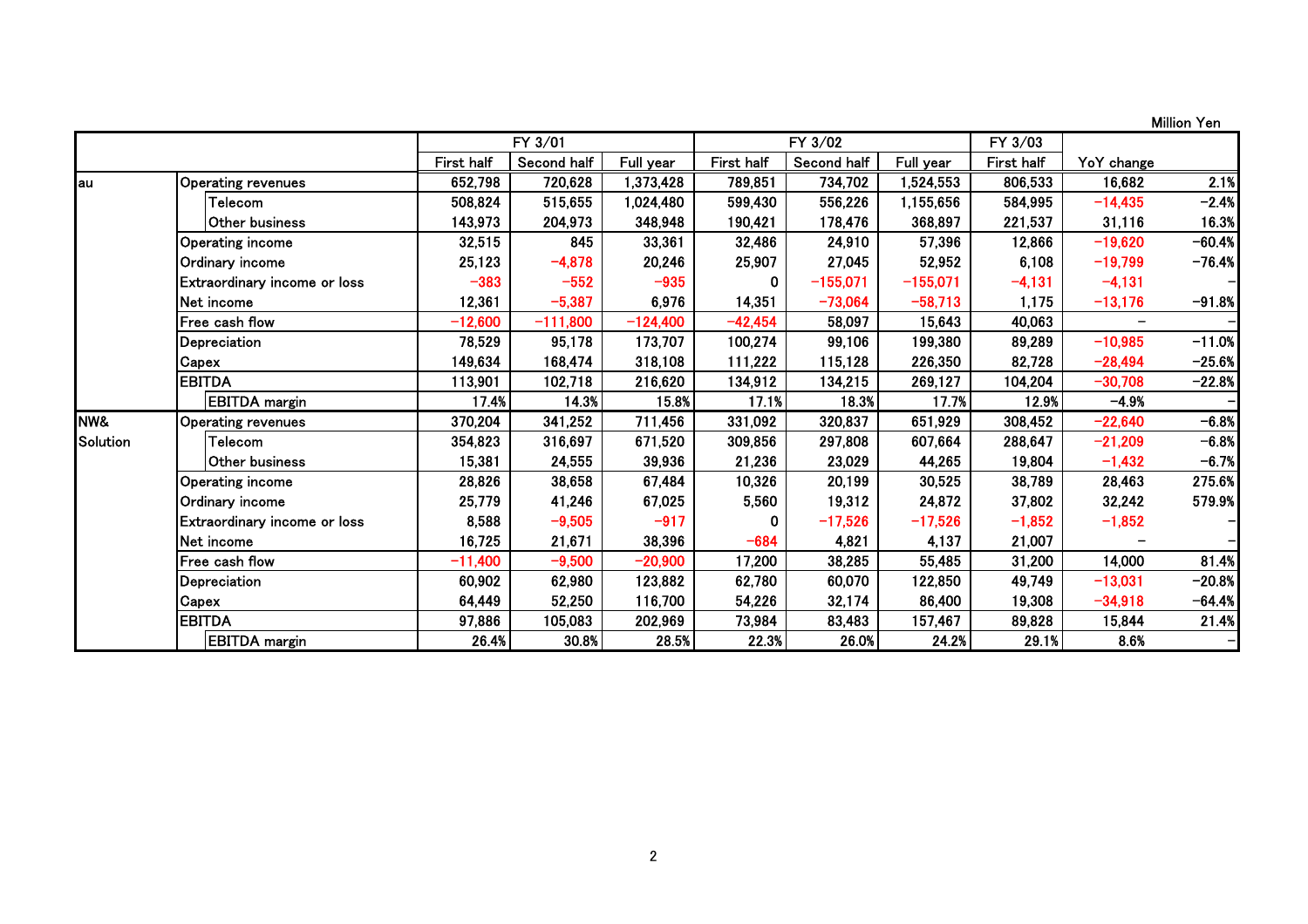|               | Telecom revenues of NW&solution. |                   |             |           |            |             |           |                   |            | Million Yen |
|---------------|----------------------------------|-------------------|-------------|-----------|------------|-------------|-----------|-------------------|------------|-------------|
|               |                                  |                   | FY 3/01     |           |            | FY 3/02     |           | FY 3/03           |            |             |
|               |                                  | <b>First half</b> | Second half | Full year | First half | Second half | Full year | <b>First half</b> | YoY change |             |
| Voice service |                                  | 257,430           | 220,143     | 477,573   | 219,763    | 205,298     | 425,062   | 195,415           | $-24,348$  | $-11.1%$    |
|               | Local call                       |                   | 0           |           | 20,143     | 31,954      | 52,097    | 31,534            | 11,391     | 56.6%       |
|               | Long distance                    | 185,125           | 156,463     | 341,589   | 139,159    | 121,752     | 260,911   | 113,925           | $-25,234$  | $-18.1%$    |
|               | International                    | 72,305            | 63,679      | 135,984   | 60,462     | 51,592      | 112,054   | 49,956            | $-10,506$  | $-17.4%$    |
| Data service  |                                  |                   | 92,176      | 172,265   | 88,371     | 89,754      | 178,125   | 90,950            | 2,579      | 2.9%        |
|               | Data transmission                | 48,095            | 53,479      | 101,574   | 48,155     | 45,907      | 94,062    | 45,180            | $-2,975$   | $-6.2%$     |
|               | Frame relay                      | 14,418            | 11,675      | 26,093    | 11,367     | 10,426      | 21,794    | 9,723             | $-1,644$   | $-14.5%$    |
|               | linternet                        | 32,375            | 40,471      | 72,846    | 35,830     | 34,926      | 70,756    | 34,807            | $-1,023$   | $-2.9%$     |
|               | lOther data                      | l 302             | 1,333       | 2,635     | 958        | 555         | 1,513     | 650               | $-308$     | $-32.2%$    |
|               | lDedicated lines                 | 31,994            | 38,073      | 70,067    | 36,427     | 35,317      | 71,744    | 32,546            | $-3,881$   | $-10.7%$    |
|               | IP-VPN                           |                   | 624         | 624       | 3,789      | 8,530       | 12,319    | 13,225            | 9,436      | 249.0%      |
| Others        |                                  | 17,300            | 4,380       | 21,682    | 1,721      | 2,756       | 4,477     | 2,283             | 562        | 32.7%       |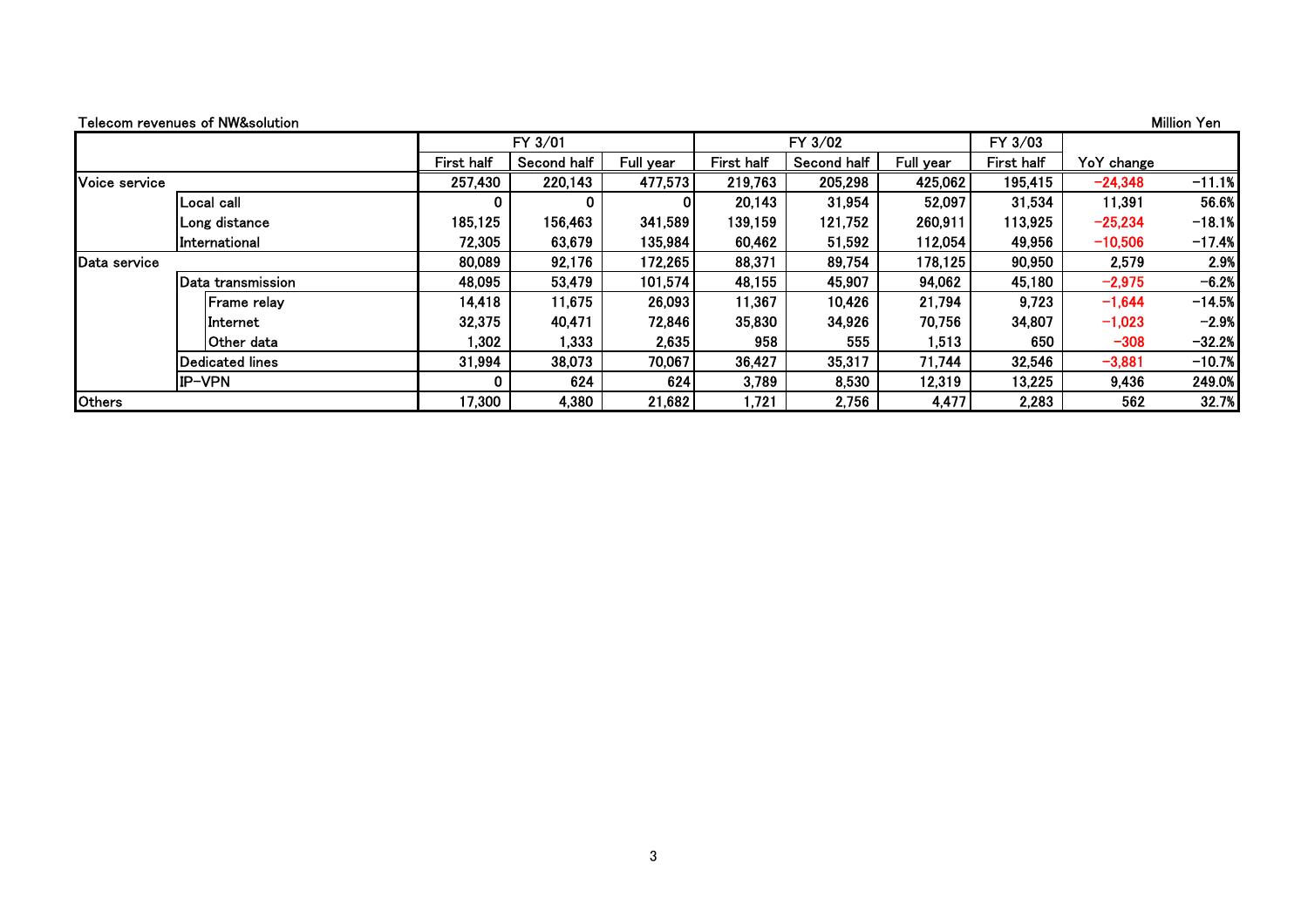Million Yen

|               |                              |            | FY 3/01     |              |            | FY 3/02     |              | FY 3/03    |            |            |
|---------------|------------------------------|------------|-------------|--------------|------------|-------------|--------------|------------|------------|------------|
|               |                              | First half | Second half | Full year    | First half | Second half | Full year    | First half | YoY change |            |
|               | <b>Operating revenues</b>    | 184,086    | 184,910     | 368,997      | 190,617    | 167,643     | 358,260      | 161,992    | $-28,625$  | $-15.0%$   |
| <b>TUKA</b>   | Telecom                      | 147,594    | 144,594     | 292,189      | 150,879    | 135,399     | 286,278      | 129,449    | $-21,430$  | $-14.2%$   |
|               | Other business               | 36,492     | 40,316      | 76,808       | 39,737     | 32,244      | 71,982       | 32,543     | $-7,194$   | $-18.1%$   |
|               | <b>Operating income</b>      | 8,615      | $-307$      | 8,307        | $-3,276$   | 7,060       | 3,784        | $-1,000$   |            |            |
|               | Ordinary income              | 5,972      | $-2,190$    | 3,782        | $-6,113$   | 3,934       | $-2,178$     | $-4,375$   |            |            |
|               | Extraordinary income or loss | $-423$     | $-737$      | $-1,161$     | $-14$      | $-26$       | $-40$        | $-1,695$   |            |            |
|               | Net income                   | 4,840      | $-2,668$    | 2,171        | $-4,514$   | 1,238       | $-3,276$     | $-7,105$   |            |            |
|               | Free cash flow               | $-15,640$  | $-65,242$   | $-80,882$    | $-727$     | 15,558      | 14,831       | 21,543     |            |            |
|               | Depreciation                 | 23,002     | 26,147      | 49,149       | 28,714     | 30,523      | 59,237       | 29,788     | 1,074      | 3.7%       |
|               | Capex                        | 35,751     | 66,490      | 102,241      | 20,056     | 19,120      | 39,176       | 9,371      | $-10,685$  | $-53.3%$   |
|               | <b>EBITDA</b>                | 31,912     | 26,409      | 58,320       | 25,633     | 37,767      | 63,400       | 28,950     | 3,317      | 12.9%      |
|               | <b>EBITDA</b> margin         | 17.3%      | 14.3%       | 15.8%        | 13.4%      | 22.5%       | 17.7%        | 17.9%      | $-4.5%$    |            |
|               | <b>Operating revenues</b>    | 131,378    | 120,505     | 251,883      | 108,717    | 102,290     | 211,008      | 100,325    | $-8,392$   | $-7.7%$    |
| Poket         | Telecom                      | 124,204    | 113,139     | 237,344      | 101,576    | 94,293      | 195,870      | 92,237     | $-9,339$   | $-9.2%$    |
|               | Other business               | 7,173      | 7,365       | 14,539       | 7,141      | 7,996       | 15,137       | 8,087      | 946        | 13.2%      |
|               | Operating income             | $-9,172$   | $-3,726$    | $-12,898$    | $-1,349$   | 8,009       | 6,659        | 9,098      |            |            |
|               | Ordinary income              | $-11,645$  | $-6,096$    | $-17,742$    | $-3,412$   | 6,448       | 3,035        | 7,685      |            |            |
|               | Extraordinary income or loss | $-195$     | $-180$      | $-376$       | $-4,994$   | 16,672      | 11,678       | $-649$     |            |            |
|               | Net income                   | $-11,879$  | $-6,311$    | $-18,190$    | $-8,443$   | 23,101      | 14,658       | 7,011      |            |            |
|               | Free cash fiow               | 5,260      | 6,531       | 11,791       | $-1,562$   | 15,991      | 14,429       | 14,388     |            |            |
|               | Depreciation                 | 30,404     | 31,108      | 61,512       | 19,338     | 19,552      | 38,890       | 19,472     | 134        | 0.7%       |
|               | Capex                        | 18,914     | 14,034      | 32,948       | 11,083     | 5,967       | 17,050       | 7,472      | $-3,611$   | $-32.6%$   |
|               | <b>EBITDA</b>                | 21,598     | 28,295      | 49,893       | 18,165     | 29,384      | 47,548       | 30,070     | 11,905     | 65.5%      |
|               | <b>EBITDA</b> margin         | 16.4%      | 23.5%       | 19.8%        | 16.7%      | 28.7%       | 22.5%        | 30.0%      | 13.3%      |            |
|               | <b>Operating revenues</b>    | 171,733    | 144,636     | $\mathbf 0$  | 146,543    | 130,428     | $\mathbf 0$  | 91,979     | $-54,564$  | $-37.2%$   |
| <b>Others</b> | Telecom                      | 35,515     | 37,950      | $\mathbf{0}$ | 40,483     | 61,207      | $\mathbf{0}$ | 46,911     | 6,428      | 15.9%      |
|               | Other business               | 136,217    | 106,686     | 0            | 106,059    | 69,220      | 0            | 45,066     | $-60,993$  | $-57.5%$   |
|               | <b>Operating income</b>      | $-3,516$   | 3,051       | 0            | 1,608      | 2,455       | $\mathbf{0}$ | $-182$     | $-1,790$   | $-111.3%$  |
|               | Ordinary income              | $-5,005$   | $-10,005$   | 0            | 2,601      | 2,510       | 0            | $-3,401$   | $-6,002$   | $-230.8%$  |
|               | Extraordinary income or loss | $-854$     | $-11,056$   | 0            | $-649$     | $-12,270$   | 0            | 1,752      |            |            |
|               | Net income                   | $-7,425$   | $-23,893$   | 0            | 49         | $-11,626$   | 0            | $-2,513$   | $-2,562$   | $-5228.6%$ |

:: We redefined the life span of equipment and facilities in our Pocket business from six to nine years in the year ending March 31, 2002.

As a result, depreciation costs during the fiscal year fell 23,637 million yen.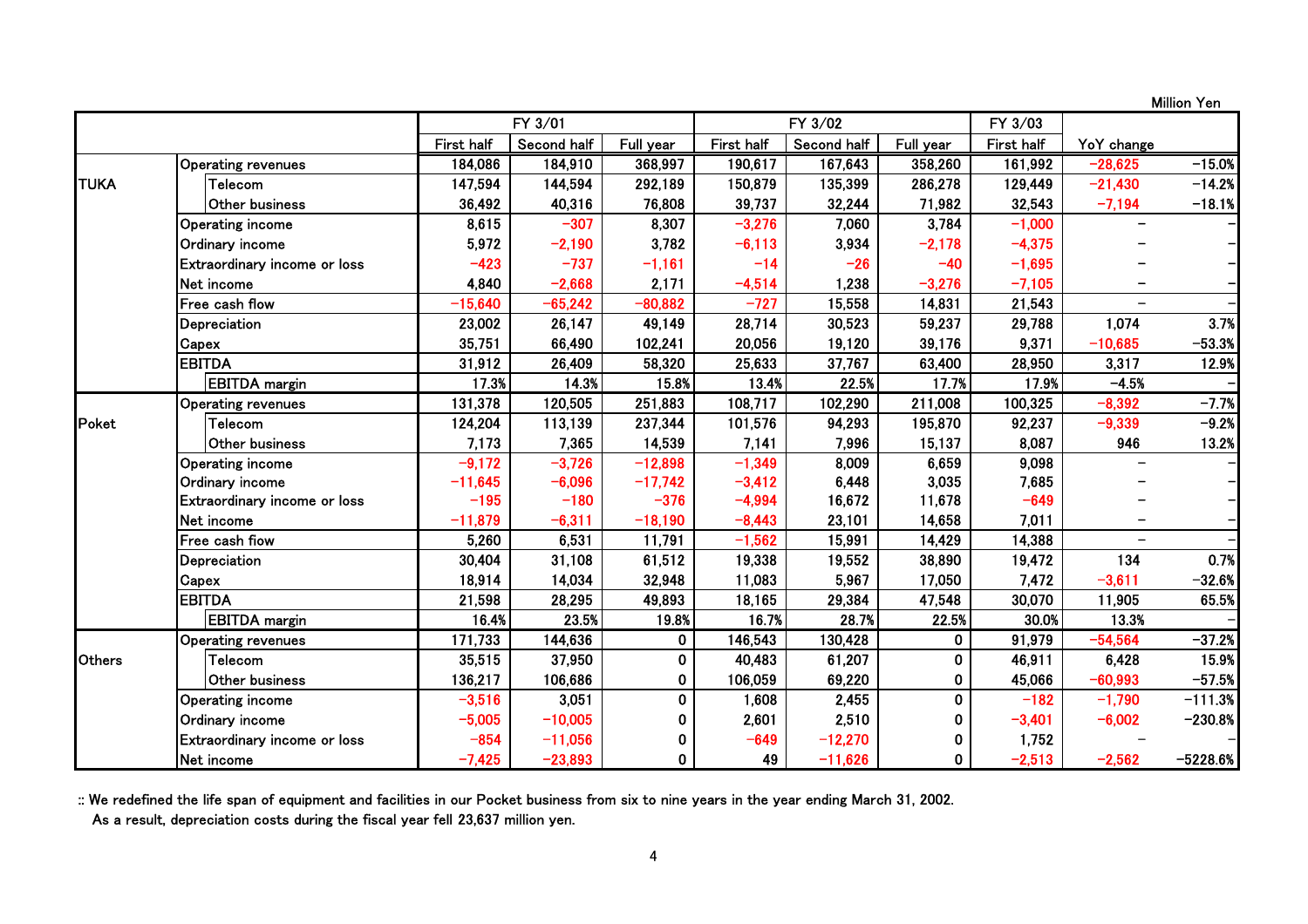## Mobile business data

| <b>Subscribers</b> |                            | ത്ര | Sep. 01 | Mar.02 | Sep.02        |
|--------------------|----------------------------|-----|---------|--------|---------------|
| au                 |                            |     | 11,798  | 12,214 | 13054         |
|                    | cdmaOne                    |     | 9,851   | 10822  | 9,955         |
|                    | CDMA2000                   |     |         |        | 2652          |
|                    | <b>PDC</b>                 |     | 1,947   | 1,392  | 447           |
| <b>TUKA</b>        |                            |     | 4,020   | 3891   | 3864          |
| Ezweb              |                            |     | 8594    | 9,639  | <b>11,150</b> |
|                    | au                         |     | 7,298   | 8228   | 9,585         |
|                    | <b>TUKA</b>                |     | 1,296   | 1,410  | 1,565         |
| Pocket(PHS)        |                            |     | 2953    | 2942   | 2953          |
|                    | AIR H"                     |     | 75      | 334    | 568           |
|                    | <b>Data Transfer Users</b> |     | 691     | 958    | 1,186         |

| <b>ARPU MOU chrun rate</b> |                    |            |            | FY 3/02     |                  | FY 3/03           |
|----------------------------|--------------------|------------|------------|-------------|------------------|-------------------|
|                            |                    |            | First half | Second half | <b>Full year</b> | <b>First half</b> |
| lau                        | <b>ARPU(Total)</b> | Yen        | 8480       | 7,690       | 8080             | 7,610             |
|                            |                    | data       | 870        | 910         | 890              | 1,000             |
|                            |                    | voice      | 7,610      | 6780        | 7,190            | 6530              |
|                            | <b>CDMA</b>        | Yen        | 9,280      | 8270        | 8750             | 7,960             |
|                            |                    | data       | 1,090      | 1,060       | 1,070            | 1,170             |
|                            |                    | voice      | 8190       | 7,210       | 7,680            | 6790              |
|                            | <b>CDMA20001X</b>  | Yen        |            |             |                  | 9,840             |
|                            |                    | data       |            |             |                  | 2540              |
|                            |                    | voice      |            |             |                  | 7,300             |
|                            | <b>MOU</b>         | minutes    | 193        | 186         | 189              | 184               |
|                            | Chum               | (%         | 26         | 25          | 26               | 1.9               |
|                            |                    | cdma       | 23         | 23          | 23               | 1.8               |
|                            |                    | <b>PDC</b> | 40         | 38          | 39               | 38                |
| <b>TUKA</b>                | <b>ARPU</b>        | Yen        | 6040       | 5540        | 5790             | 5,370             |
|                            | <b>NOU</b>         | minutes    | 151        | 146         | 149              | 152               |
|                            | Chum               | (%         | 33         | 29          | 31               | 25                |
| Pocket                     | <b>ARPU</b>        | Yen        | 5,460      | 5190        | 5,330            | 5,080             |
| (PHS)                      | <b>MOU</b>         | minutes    | 190        | 179         | 185              | 179               |
|                            | Chum               | (%         | 36         | 28          | 32               | 27                |

| <b>Ezweb Pacet traffic</b>            |                   | FY 302            |         | $FY$ $3/03$ |
|---------------------------------------|-------------------|-------------------|---------|-------------|
|                                       | <b>First half</b> | <b>First half</b> |         |             |
| <b>Total traffic(million packets)</b> | 223,383           | 273551            | 496,934 | 397,703     |
| Number of packets per user per day    | 199               | 204               | 202     | 244         |